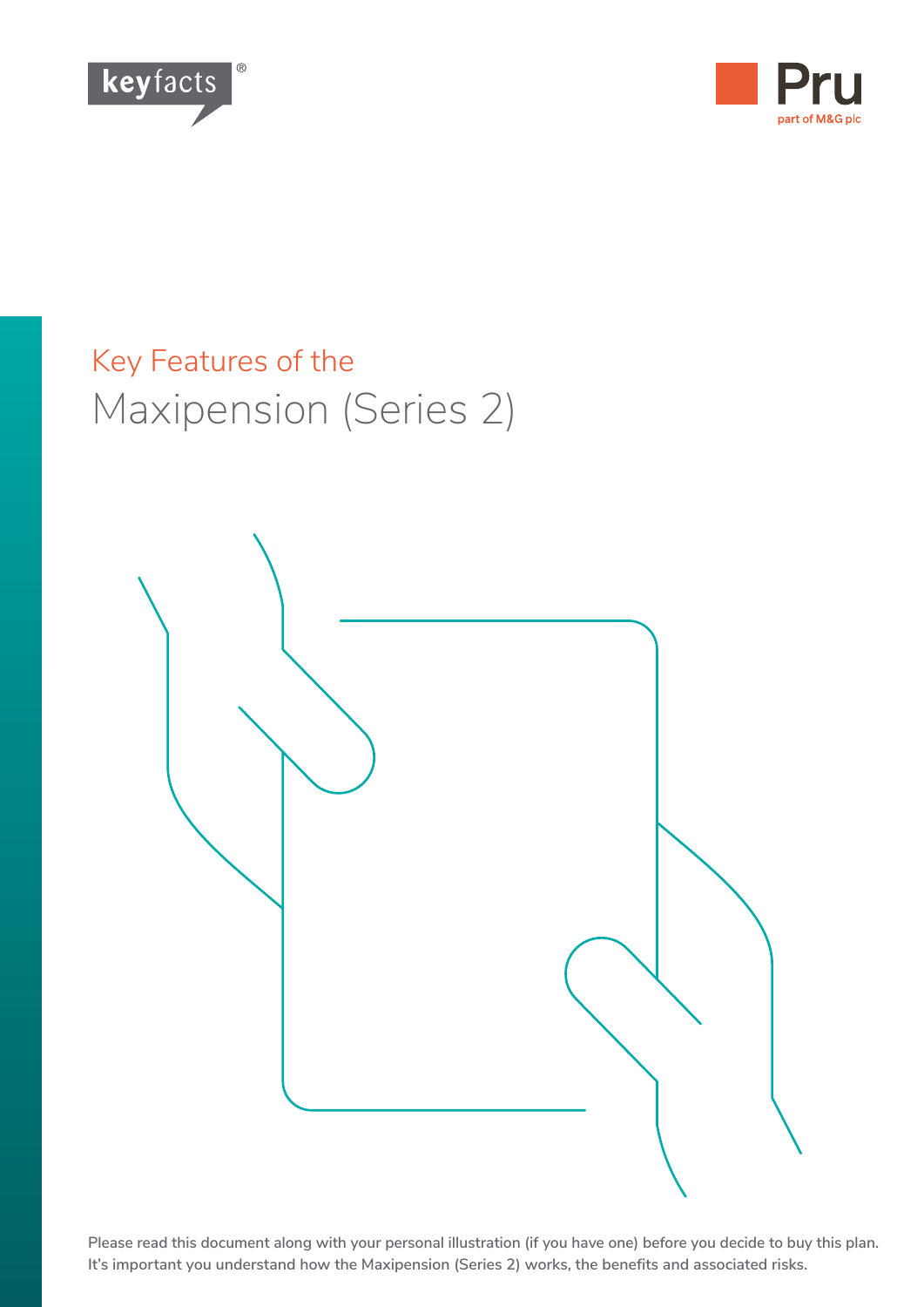# Contents

| 3              | What might I get back?                                       | 8       |
|----------------|--------------------------------------------------------------|---------|
|                | When can I take my benefits?                                 | 8       |
| 3              | What choices will I have when I want to take<br>my benefits? | 8       |
| $\overline{4}$ | Where can I get guidance on what to do with<br>my pension?   | $\circ$ |
|                | What about tax?                                              | $\circ$ |
| 5              | How will I know how my Maxipension (Series 2)<br>is doing?   | 10      |
| 5              | What happens to the Maxipension (Series 2)<br>if I die?      |         |
| 5              |                                                              | 10      |
| 5              | What if the Maxipension (Series 2) isn't<br>right for me?    | 10      |
| 5              | How much will the advice cost?                               | 10      |
|                | Other information                                            | 11      |
| 7              |                                                              |         |
|                | Get in touch                                                 | 14      |
| 7              |                                                              |         |
|                | 3<br>3<br>5<br>5                                             |         |

We would like everyone to find it easy to deal with us. Please let us know if you need information about our plans and services in a different format.

All our literature is available in audio, large print or braille versions. If you would like one of these please contact us using the details on the last page.

The Financial Conduct Authority is a financial services regulator. It requires us, Prudential, to give you this important information to help you decide whether our Maxipension (Series 2) is right for you. You should read this document carefully so that you understand what you are buying, and then keep it safe for future reference.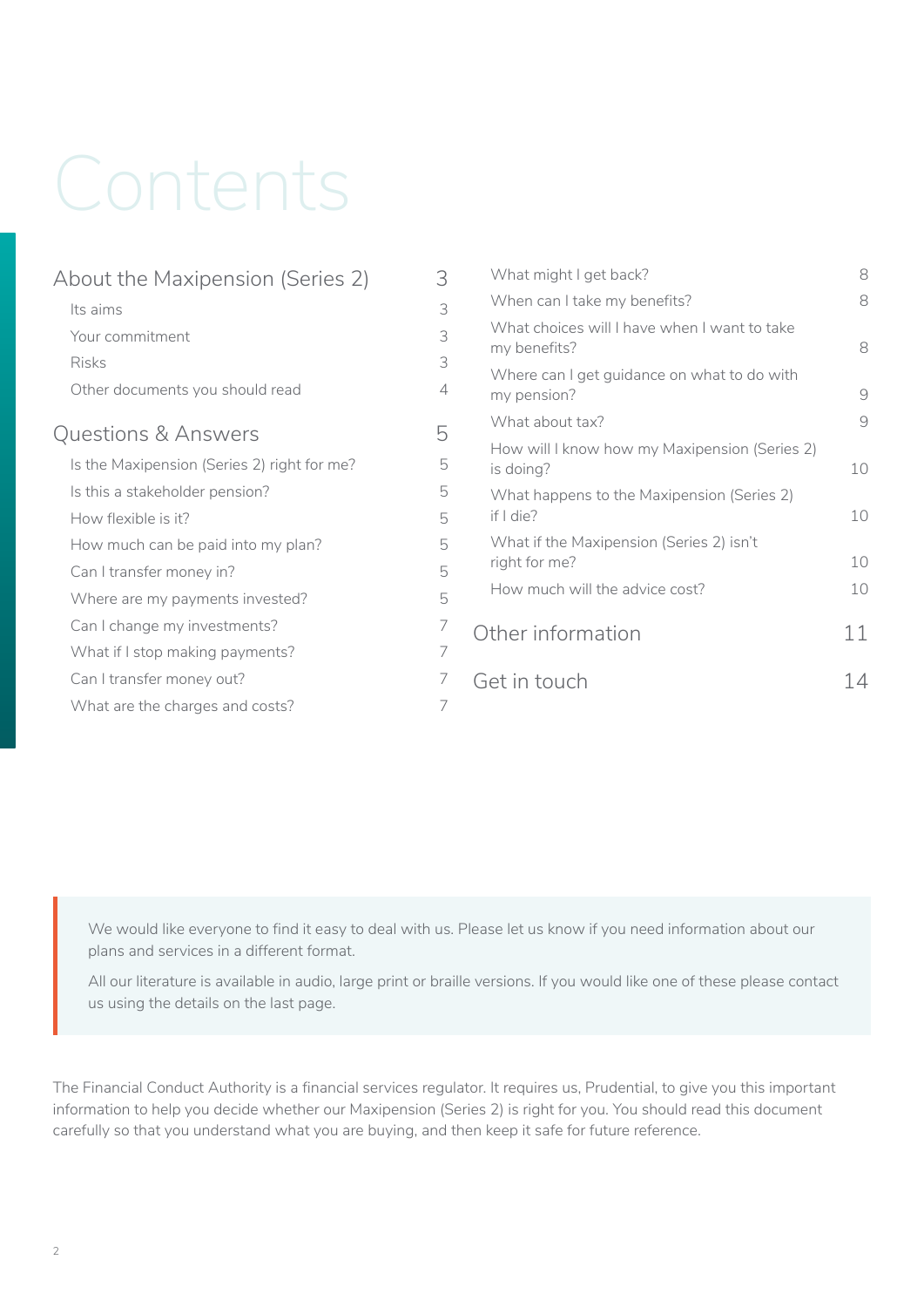## About the Maxipension (Series 2)

The Maxipension (Series 2) gives you access to a range of investments to help you save for retirement in a tax-efficient way. These plans can also provide additional life cover.

If you still have questions about our Maxipension (Series 2) after reading this booklet, please give us a call – our details are in the 'Get in touch' section on the last page. If you do have a financial adviser, please speak to them first.

### Its aims

#### **What this plan is designed to do**

- To help you to save for your retirement in a tax-efficient way.
- To give you access to a wide range of investment options to suit your attitude to risk and investment objectives.
- To enable your employer to provide extra life cover for you should you die before you take your benefits.

## Your commitment

#### **What we ask you to do**

- To make at least one payment into your plan.
- To allow your pension fund to potentially grow until you take your benefits.
- To regularly review your investments to make sure you're on track for retirement.
- If your employer has purchased life cover for you then you must tell us of any change in health from the time you sign the application form through to the start of your plan as this could affect your cover.

### Risks

#### **What you need to be aware of**

- The value of your investment can go down as well as up so you might not get back the amount you put in.
- There are different risks for different funds, please refer to your **Fund Guide** for more information.
- As the price of everyday goods and services goes up, your money won't stretch as far as the same amount would now. This is called inflation.
- If the total charges are more than any overall growth achieved, your plan will fall in value, possibly to even less than you have invested.
- If you take money out of the With-Profits Fund we may reduce the value by applying a Market Value Reduction. We explain this in the section 'Where are my payments invested?'.
- There may be a delay in buying, selling or switching to, or from certain funds. Please refer to the section "Where are my payments invested?" for more information.
- If your employer's regular payments into the plan stop or are suspended, any additional life cover you have opted for will end. If regular payments are reduced, your life cover may also have to be reduced.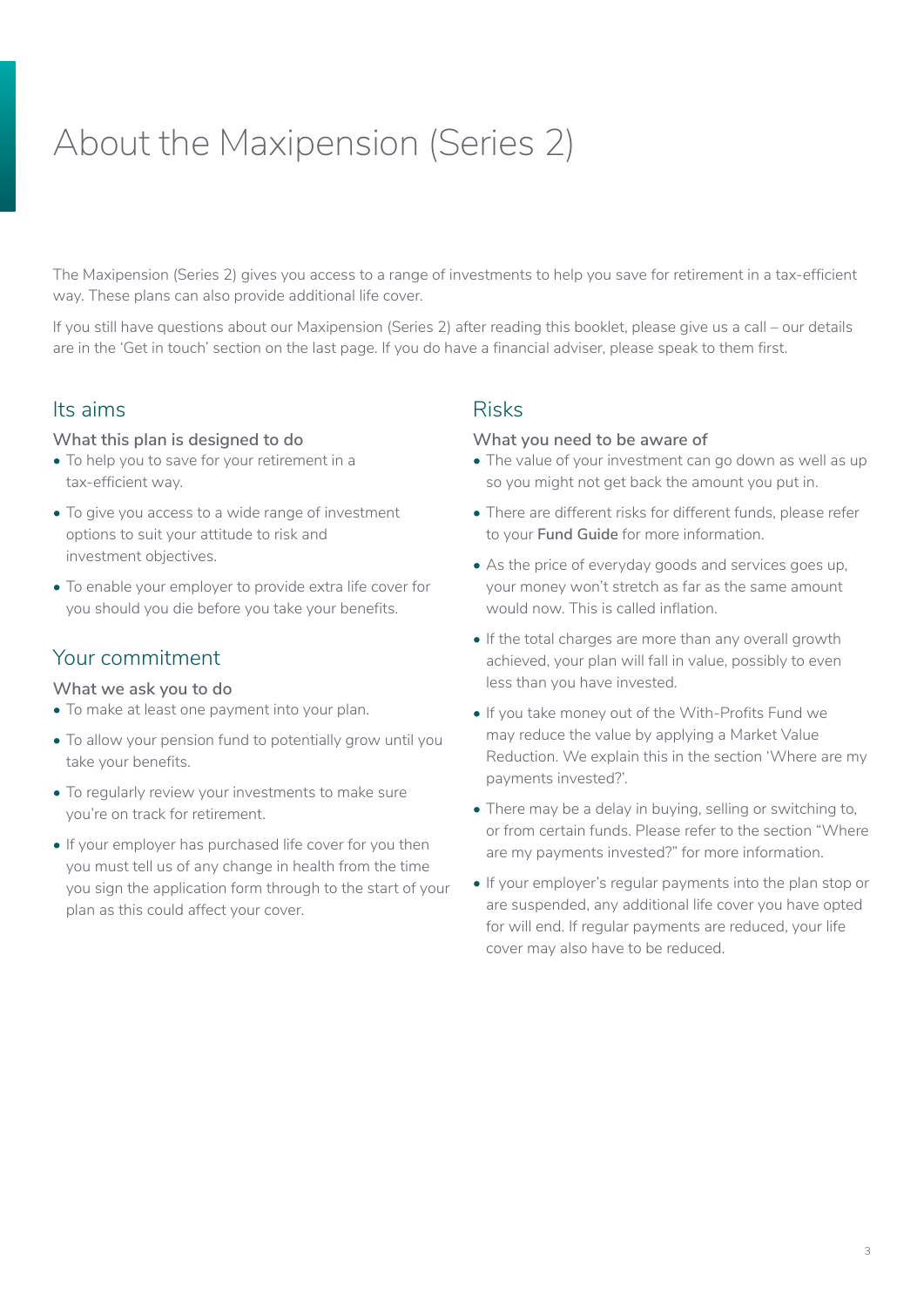## Other documents you should read

This document gives you key information about the Maxipension (Series 2). If you want more detail on specific points, please read the following documents. We have highlighted when they are relevant throughout this document.

They are all available from your adviser or direct from us. Our contact details are on the last page.

**• Member's Booklet**

Gives you detail on the terms and conditions of the contract.

**• Fund Guide**

This explains your investment choices.

- **• Your With-Profits Plan a Guide to how we manage the Fund** This provides information on how our With-Profits Fund works, and our current approach to managing it.
- **• Market Value Reduction A clear explanation** This explains what a Market Value Reduction is, together with information about why and when these may be applied.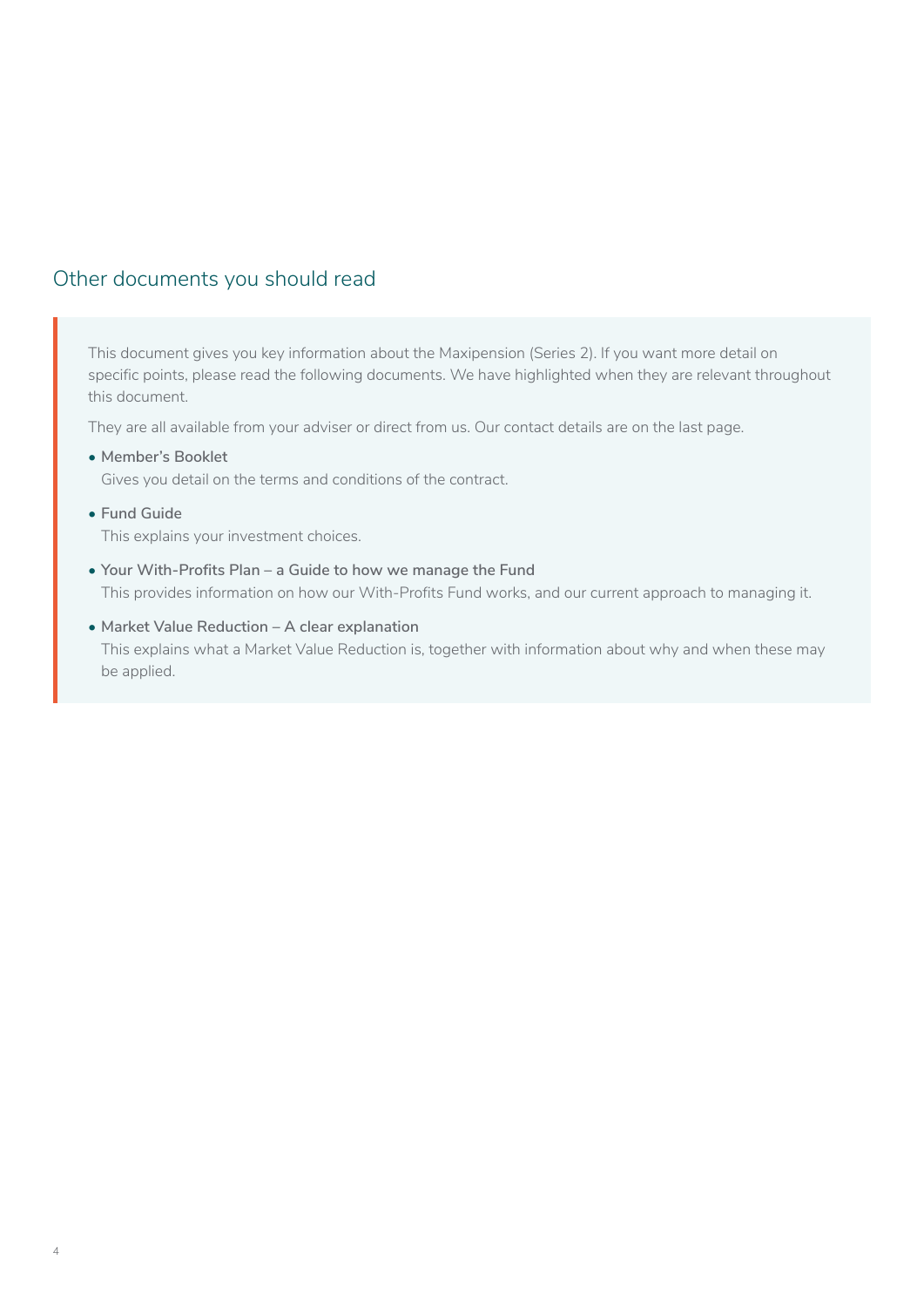## Questions & Answers

## Is the Maxipension (Series 2) right for me?

The Maxipension (Series 2) might be right for you, if you're looking for a way to save for retirement alongside your employer.

If you're not sure whether the Maxipension (Series 2) is right for you, please speak to a financial adviser. If you don't have one, you can find an adviser at **[pru.co.uk/find-an-adviser](https://www.pru.co.uk/find-an-adviser/)**.

#### Is this a stakeholder pension?

No, the Government has set minimum requirements that companies must meet for a stakeholder pension. These cover things like payments, charges and terms and conditions. Charges for the plan may be higher than for a stakeholder pension. A stakeholder pension may meet your needs as well as this plan, and these are widely available.

#### How flexible is it?

You can change your payments at any time, subject to minimum amounts. You and your employer, if any, can make regular payments or one-off payments into the plan. You can stop paying or take a payment break and restart later if your circumstances change but remember this will reduce your future benefits.

You can arrange for your payments to be automatically increased each year.

Single payments are payable by cheque, normally from your employer's or the trustees' bank account.

#### **Does this plan provide life cover?**

If your employer is making regular payments, they can normally provide life cover as part of your plan. The extra cover would be paid on top of the value of your pension plan if you die before your Normal Retirement Date. The extra cover can be paid as a lump sum or be used to buy dependants' benefits. The cost of any life cover, which will be paid by your employer, will depend on the level of cover, your age, hobbies and health. The extra cover will stop if payments into the plan stop.

### How much can be paid into my plan?

You and your employer can pay in regular or one-off amounts either by bank transfer, direct debit or cheque until you reach age 75.

There's no limit to the amount that you can pay in to your plan. However there are limits on the tax relief you receive. For more information about tax relief, please see "What about tax?".

#### Can I transfer money in?

Yes, if you have a pension plan with another provider, you can transfer the value of it to this plan.

Your plan might have valuable guarantees you'd lose if you transfer your pension pot. You should speak to a financial adviser before you make a decision.

#### Where are my payments invested?

Different funds invest in different types of assets for example, some only invest in property, others invest directly in the stock market and others invest in a wide range of assets. Each fund has its own level of risk and potential for growth. Usually, funds with more potential for growth carry more risk. Remember, the performance of the funds isn't guaranteed. The value of your investment can go down as well as up so you may get back less than you put in.

The trustees have control over the choice of investment funds, although they can allow you to choose. We will invest all the payments to the plans up to 20 funds from a wide range of investment options available to the trustees. Options include the With-Profits and Unit-Linked Prudential funds.

There may be exceptional circumstances that delay the buying, switching and selling of units in any fund. We wouldn't expect these delays to be longer than six months for units that invest in property or land, and one month for units that invest in other asset types. However, we cannot guarantee that delays will never be longer. If a delay will apply to you, we'll let you know.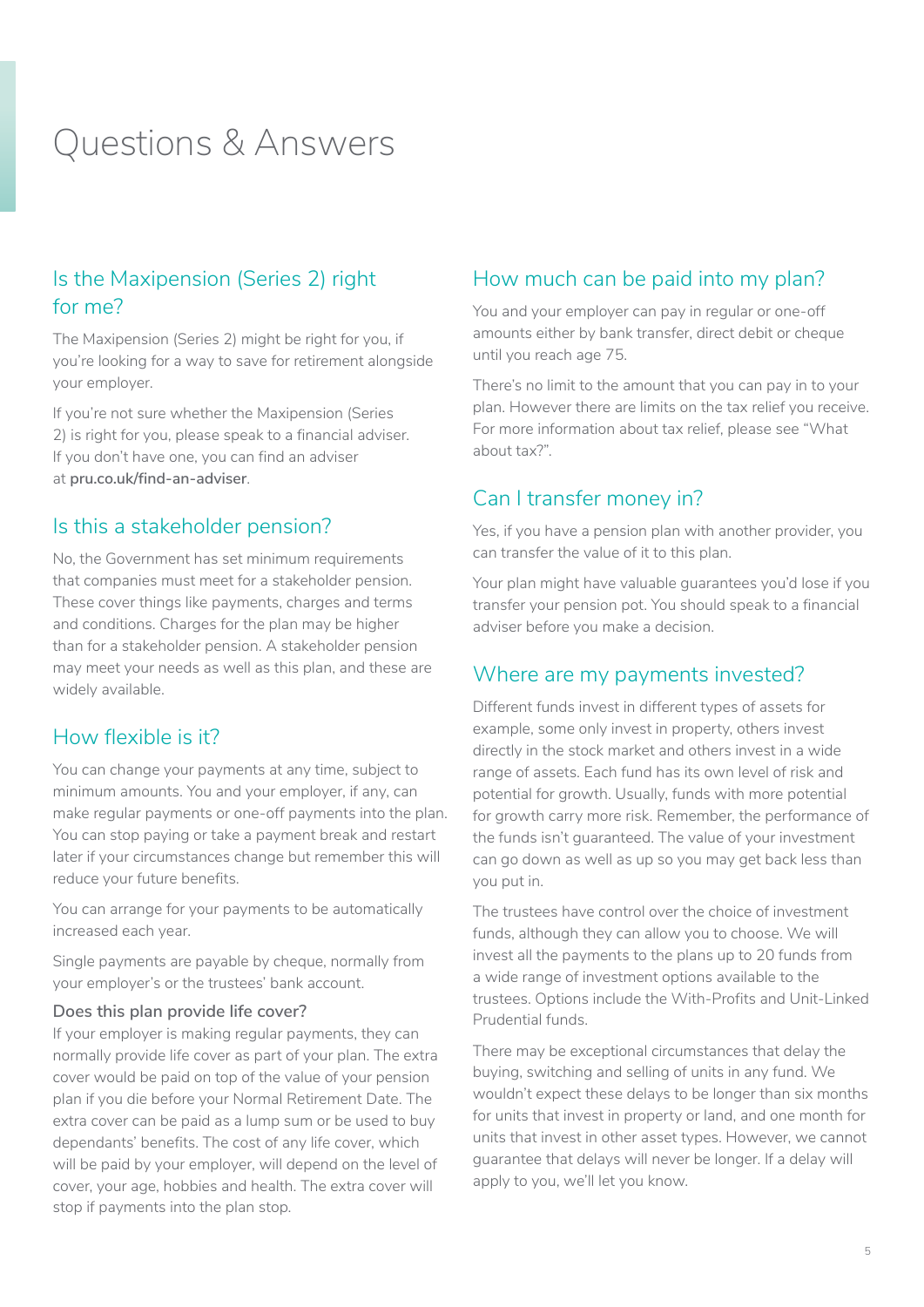Your employer may have chosen a default investment arrangement for your plan. If this is the case your money will be directed into this default arrangement unless you make an alternative investment choice. A default investment arrangement does not represent a recommendation on behalf of Prudential.

Lifestyle switching is also available. This investment option aims to provide long-term growth with automatic switching into funds with generally lower risk profiles as you get closer to retirement.

Your financial adviser, if you have one, can give you details about the funds, before you choose where to invest. You can also refer to your employer and our **Fund Guide**.

#### **Unit-linked funds**

Payments into unit-linked funds will buy units in the chosen funds. The price of each unit depends on the value of the investment in the fund and also whether more money is going into or out of the fund. We work out the value of your plan based on the total number of units you have in each fund. So, if the unit prices rise or fall, so will your plan value. Money in the various funds is invested in a wide range of shares, corporate bonds, government stocks and commercial property in the UK and abroad.

#### **How unit-linked funds invest**

Some of the Prudential funds listed in your **Fund Guide**  may invest in 'underlying' funds or other investment vehicles. Have a look at a fund's objective and that will tell you where it invests – including if that's in an underlying fund or funds.

If the Prudential fund is investing in just one underlying fund then it's what's known as a 'mirror' fund, as the performance of the Prudential fund broadly aims to reflect the performance of the underlying fund it invests in. The performance of our Prudential fund, compared to what it's invested in won't be exactly the same. The differences between the underlying fund and our fund can be due to:

- additional charges,
- cash management (needed to help people to enter and leave our fund when they want),
- tax,

• timing of investments (this is known as a fund's dealing cycle, it varies between managers and can be several days).

#### **With-Profits Funds**

We work out the value of With-Profits investments differently. A With-Profits investment is one that aims to smooth some of the short term highs and lows of the fund over the period of time that you hold the plan. So, in theory you should see a steadier return year on year, rather than watching the value of your Plan fully reflect the rise and fall in investment markets. Your payments are pooled with those of other Prudential With-Profits investors to form a fund.

We invest this fund in a wide range of investments including company shares, property, Government bonds, company bonds and cash deposits. This is not guaranteed and you must consider that the value of your investment can go down as well as up so you might get back less than you put in.

We allocate your share of the profits of the fund by adding bonuses. There are currently two types of bonus:

- **regular**, which we add throughout each year. We can change the rate of regular bonus at anytime without telling you beforehand, although once added these bonuses are guaranteed on death and at your selected retirement age,
- **final**, which we may pay when you take money out of the With-Profits Fund, although this may vary and is not guaranteed. The final bonus can be reduced or removed at any time, without warning.

You can get further information about this from **Your With-Profits Plan – a guide to how we manage the Fund**.

The performance of the funds isn't guaranteed. The value of your investment can go down as well as up so you may get back less than you put in.

For more information for please refer to your **Fund Guide** or you can visit our website **[pru.co.uk](http://www.pru.co.uk)**.

#### **What's a Market Value Reduction?**

If you take money out of the With-Profits Fund, we may reduce the value of your fund if the value of the underlying assets is less than the value of your plan including all bonuses. This would also apply if the trustees of your plan transferred part, or all, of the scheme.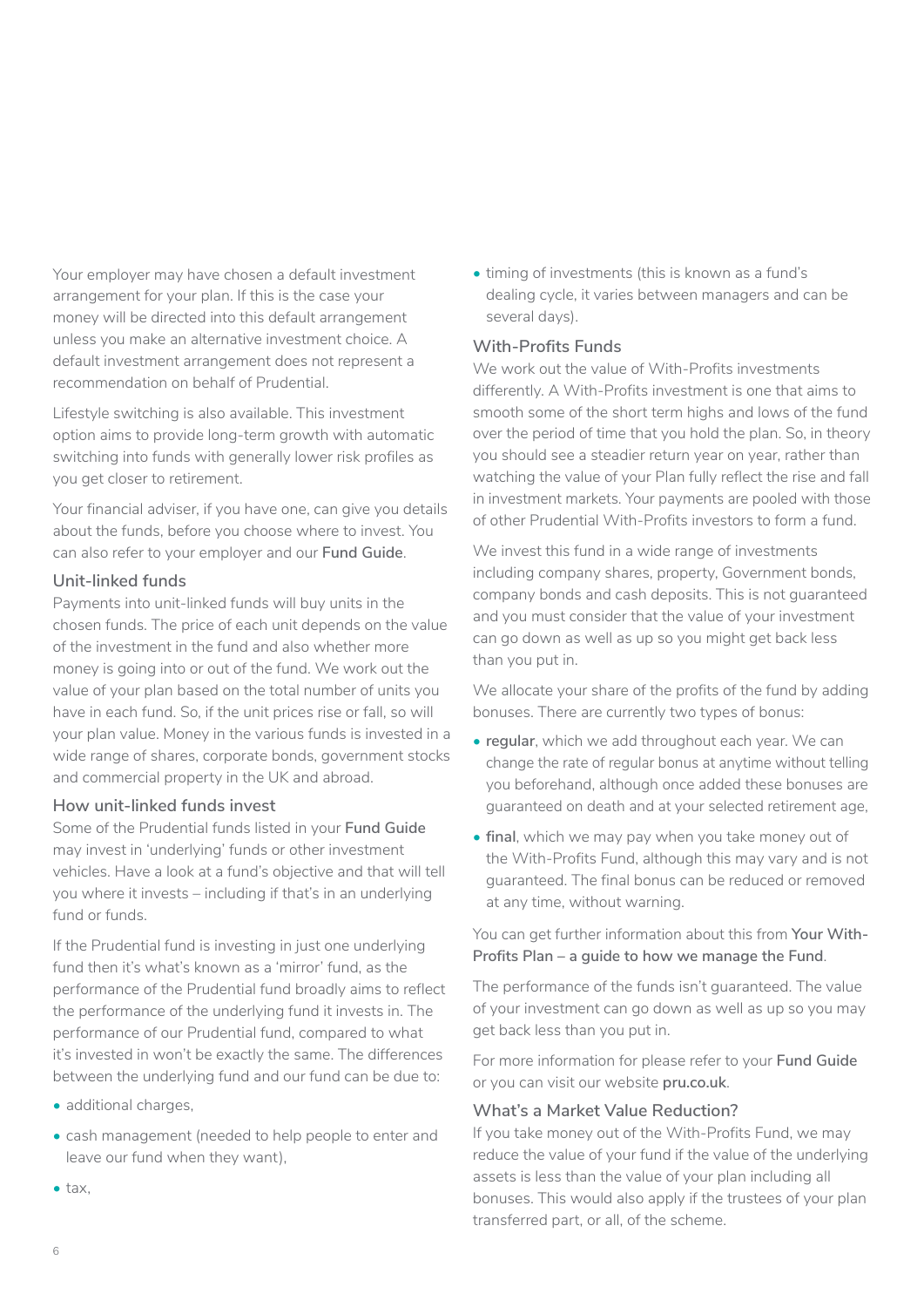This reduction is known as a Market Value Reduction (MVR). It's designed to protect investors who are not taking their money out and its application means that you get a return based on the earnings of the With-Profits Fund over the period your payments have been invested.

We apply the MVR to your plan's value including regular and final bonuses.

Please read **Your With-Profits Plan – a guide to how we manage the Fund** for more information on bonuses.

An MVR will reduce the value of your plan and if investment returns have been low, you may even get back less than you have invested in your plan.

We guarantee not to apply an MVR at your normal retirement date or on any claims due to death.

For more information on our current practice and when we may apply an MVR please see **Market Value Reduction – a clear explanation**.

## Can I change my investments?

You can switch your money between funds and you can also change where any future payments should be invested. We won't charge you for this. If this changes in the future we'll let you know.

We may apply a Market Value Reduction if you switch money out of our With-Profits Fund. For more information about this, please see **"What's a Market Value Reduction?"**.

The trustees must confirm to us in writing before any changes to the investment strategy are applied and there may be some restrictions on changes that can be made, but we would confirm these at the time. Different fund management charges will apply to new choices of investment fund in some instances.

## What if I stop making payments?

You can stop paying or take a payment break and restart later if your circumstances change. Please note that this will reduce your future benefits and any additional life cover will cease if your employer regular payments stop.

Please remember that we'll keep taking our charges, even if you stop your regular payments. Charges and costs may vary in the future and may be higher than they are now.

## Can I transfer money out?

You can transfer out your pension to another registered pension scheme or qualifying recognised overseas scheme before age 75 as long you have stopped making payments and haven't previously used any of your pension to buy an annuity or pension from your scheme.

We may apply a Market Value Reduction if you transfer money out of our With-Profits Fund. For more information about this, please read the section "What's a Market Value Reduction?".

To find more information on this subject, you should speak to your trustees.

## What are the charges and costs?

Charges and costs are deducted for managing your plan and the underlying investments. The amount we charge depends on the funds you invest in.

#### **Annual Management Charge**

For unit-linked funds, we deduct an Annual Management Charge from the funds. This charge is already deducted when we work out the full value of your policy.

We calculate and take the charge for the With-Profits Fund differently.

#### **With-Profits Fund annual charge**

For with-profits funds, there are various costs involved with setting up and managing your policy. A charge is deducted from the With-Profits Fund each year to cover these costs. The charge is not explicit so you will not see it being taken from your policy. It is deducted from the underlying With-Profits Fund and is already taken into account when we calculate bonus rates for our With-Profits Fund.

Further information on the operation of the with-profits funds is contained in **Your With-Profits Plan – a guide to how we manage the Fund**.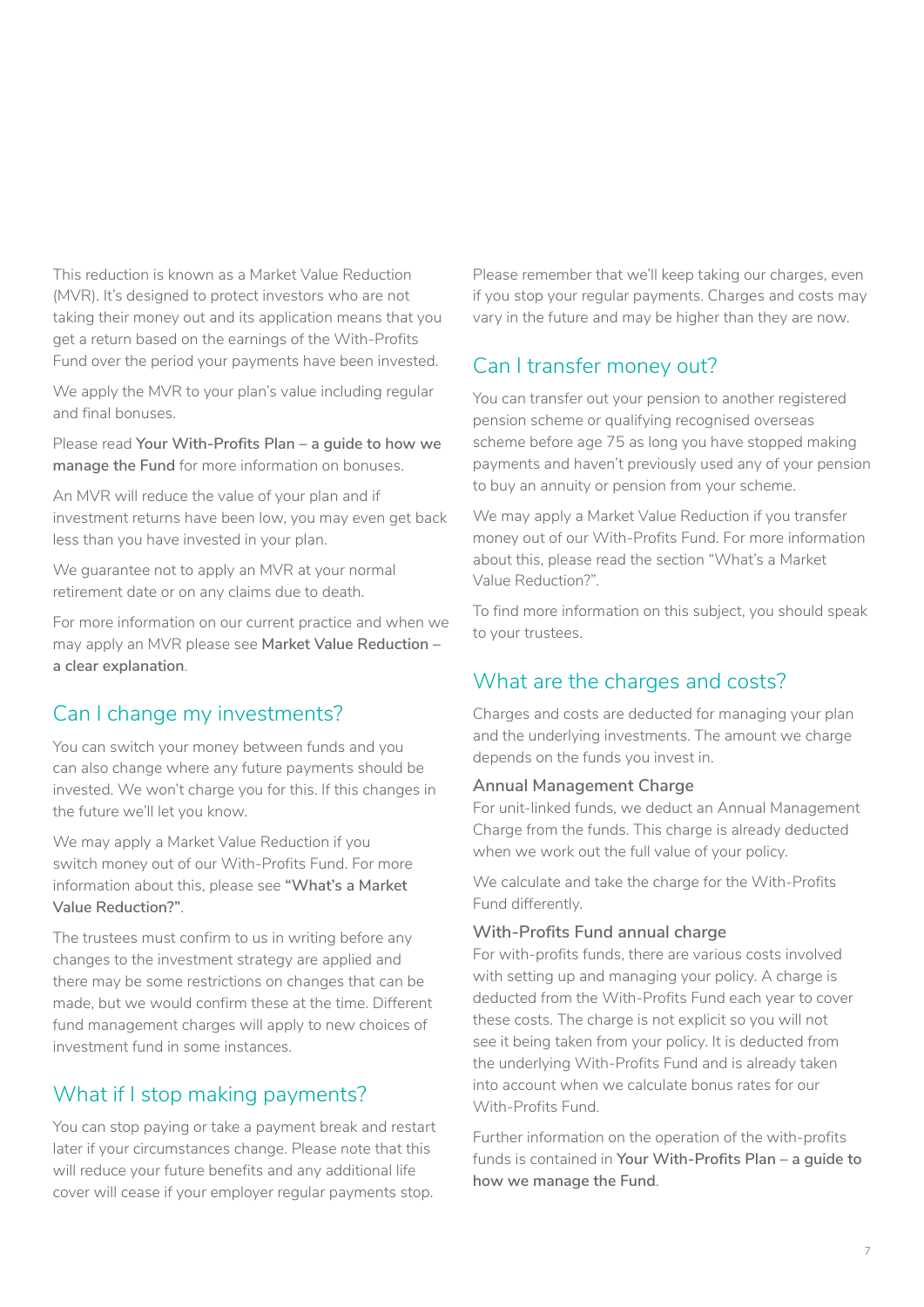#### **Further costs incurred by the funds**

In addition to our charges, there may be further costs incurred, which can vary over time. Where these are applicable, they're paid for by the relevant fund and will impact on its overall performance. For more information on these further costs, please look at the current **Fund Guide** for this product.

#### **With-Profits charges for guarantees**

There's a charge to pay for all the guarantees the With-Profits Fund supports and we take this charge by adjusting regular and final bonuses each year. We guarantee not to apply a Market Value Reduction (MVR) in certain circumstances, e.g. when payments are made because of death or at your selected retirement date. Our current practice (which isn't guaranteed) may include additional circumstances when an MVR is not applied. Please see "What's a Market Value Reduction?" for more information.

The total deduction for guarantee charges over the lifetime of your plan is not currently more than 2% of any payment made from the fund. Charges may vary if, for example, the long term mix or type of assets held within the With – Profits Fund is changed.

#### **Unit Allocation**

The percentage of the payment which is used to buy units is shown on the enclosed illustration.

Please remember that we'll keep taking our charges, even if you stop making payments. Charges may vary in the future and may be higher than they are now. You can find more information about the charges and costs in the **Fund Guide** or by speaking to your scheme trustees.

## What might I get back?

The size of your pension pot will depend upon many factors such as:

- the amount that has been paid into the plan
- how long the payments have been invested
- the performance of the fund(s) you've invested in
- the age you choose to take your benefits
- the amount of charges you've paid.

## When can I take my benefits?

The Government currently allows people to start taking their benefits from the age of 55, even if you are still working. You may be able to start taking your benefits earlier if you are in ill health.

If benefits are taken any time other than your Normal Retirement date (this is the date you tell us you want to retire when you take the plan out) or on your death, a Market Value Reduction may apply to money taken out of our With-Profits fund.

## What choices will I have when I want to take my benefits?

You've got different options to choose from when it comes to taking your benefits. We'll contact you as you approach retirement to let you know which of these options we may be able to offer you.

Depending on your choices, you might need to move your pot to another pension to access some of these options or to access them when you prefer.

**You can take cash in stages** – You can leave your money in your pension pot and take out cash lump sums whenever you need to – until it's all gone, or you decide to do something else with what's left. You decide when and how much to take out. With this option every time you take money from your pension, the first 25% is usually tax-free and the remainder may be subject to income tax. So you can't take the full 25% tax-free from your pension pot at the start. But if you don't need the 25% tax-free sum all at once, this may be another way to minimise the tax you pay when you access your money.

**You can take flexible cash or income (also known as drawdown)** – In most cases you can take out up to 25% of the money moved into your flexible cash or income plan, in cash, tax-free. You will need to do this at the start. You can then dip into the rest as and when you like. You can also set up a regular income with this option. Any money you take after the first 25% may be subject to income tax.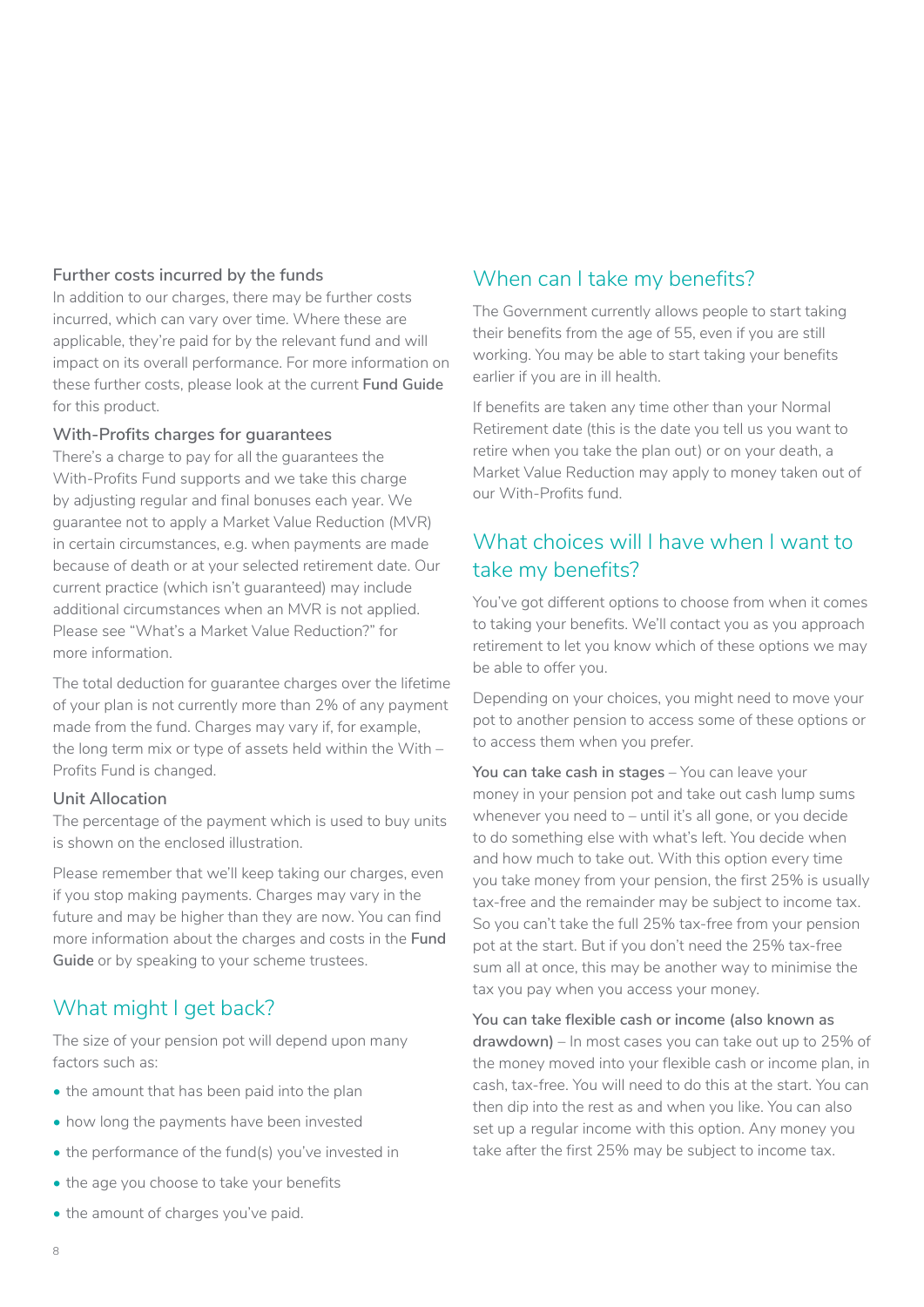**You can get a guaranteed income for life (also known as an annuity)** – You can use your pension pot to buy an income for life. It pays you an income (a bit like a salary) and is guaranteed for life. These payments may be subject to income tax. In most cases you can take up to 25% of the money you move into your guaranteed income for life, in cash, tax-free. You will need to do this at the start and you need to take the rest as an income.

**You can cash in your whole pension all at once** – You can take your whole pension pot in one go, as a lump sum. Normally the first 25% is tax-free, but on the remainder, you could pay 20%, 40% or even 45% to income tax, if it pushes you into a higher tax bracket (especially if you're still earning). You'll need to plan how you'll provide an income for the rest of your life. This is subject to the rules of your Scheme.

Whatever you decide to do with your pension pot. You should shop around as depending on the choices you make, you may find something more appropriate elsewhere, with alternative features, investment options or charges.

## Where can I get guidance on what to do with my pension?

General guidance and information on all aspects of pensions is available from MoneyHelper.

**MoneyHelper Pensions Guidance Money and Pensions Service 120 Holborn London EC1N 2TD**

Telephone: **0800 011 3797**

Website: **[moneyhelper.org.uk/en/pensions-and-retirement](https://www.moneyhelper.org.uk/en/pensions-and-retirement)**

For people over 50, Pension Wise is also available. This Government service from MoneyHelper offers guidance to people with personal or workplace pensions on all the options available for their pension savings. You can have a free consultation online, over the phone and face to face.

#### Telephone: **0800 280 8880**

#### Website: **[moneyhelper.org.uk/pensionwise](https://www.moneyhelper.org.uk/pensionwise)**

These services are free and impartial and using them won't affect your legal rights.

### What about tax?

#### **Tax Relief**

The employer will deduct member payments from employees' earnings before calculating Income Tax.

Employer payments qualify as a business expense for tax purposes and do not result in an additional tax expense for the employee/director.

The employee/director will normally receive tax relief on any payments up to 100% of earnings up to a maximum of the Annual Allowance.

#### **Annual Allowance**

The Government limits the amount that can be contributed every year before suffering tax penalties. This is called your Annual Allowance.

The Annual Allowance is a limit to the total amount of contributions that you can pay to defined contribution pension schemes and the total amount of benefits that you can build up in defined benefit pension schemes each year.

#### **Money Purchase Annual Allowance**

Taking money out of your pension will sometimes lower the amount you can pay into all the pensions you may have while still benefitting from tax relief. This limit is called the Money Purchase Annual Allowance (MPAA). Your pension scheme administrator or provider will have told you if you are subject to the MPAA at the time they started to pay you.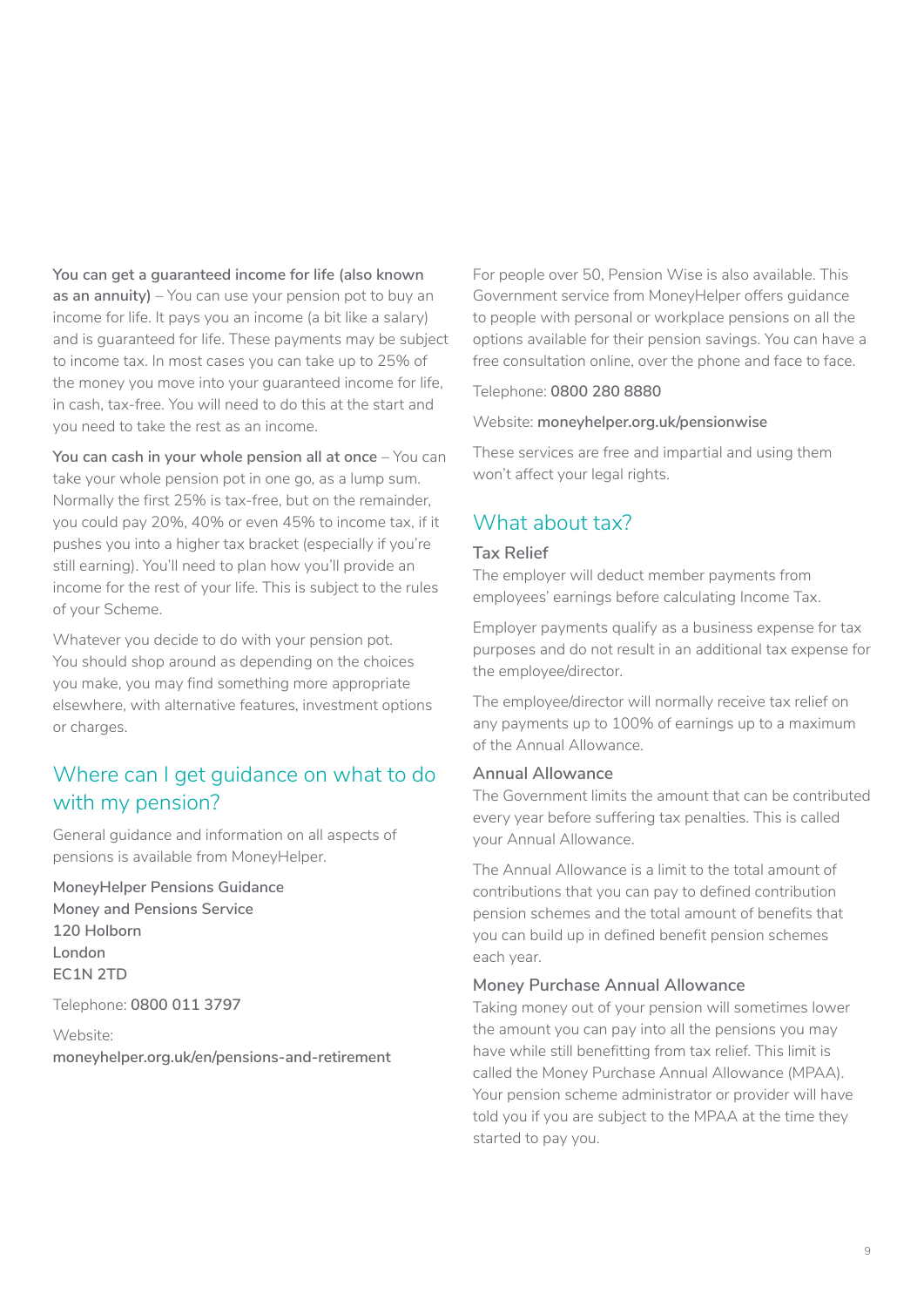#### **Lifetime Allowance**

The Lifetime Allowance is a limit on the amount of pension benefit that can be drawn from pension schemes, whether lump sums or retirement income, and can be paid without triggering an extra tax charge.

#### **Capital Gains Tax**

You don't pay capital gains tax on your pension funds.

#### **Income tax**

Any money taken out, excluding any tax-free cash, may be subject to income tax. Lump sum benefits payable on death are not subject to income tax.

#### **Inheritance tax**

Lump sum benefits are not normally subject to Inheritance tax.

Tax rules can change and the impact of taxation (and any tax relief) depends on your circumstances. Before you make a decision you might want to speak to a financial adviser. They can help you understand the tax rules and how they might affect you.

For more information visit **[pru.co.uk/tax](http://www.pru.co.uk/tax)** or the HMRC website at **[hmrc.gov.uk](http://www.hmrc.gov.uk)**.

## How will I know how my Maxipension (Series 2) is doing?

We'll send the trustees of your scheme a yearly statement to show how your plan is doing.

You can also ask the trustees to get an up-to-date valuation from our Customer Services Department, by phoning or writing to us.

## What happens to the Maxipension (Series 2) if I die?

We will pay the value of your pension pot plus any additional life cover you may have added to your plan.

The trustees will decide who should get the benefits. They will take into account your circumstances when you die and anyone you've previously nominated to receive any benefits.

If the value of all death benefits paid as a lump sum from this and any other scheme are more than the Lifetime Allowance, there will normally be a special tax charge. For further details please read the section on "Lifetime Allowance".

## What if the Maxipension (Series 2) isn't right for me?

There will not be an opportunity to cancel once the plan has started.

## How much will the advice cost?

If you take advice then you will agree the cost of this with your adviser when you start the plan, please refer to your personal illustration or contact your Scheme Adviser for further details.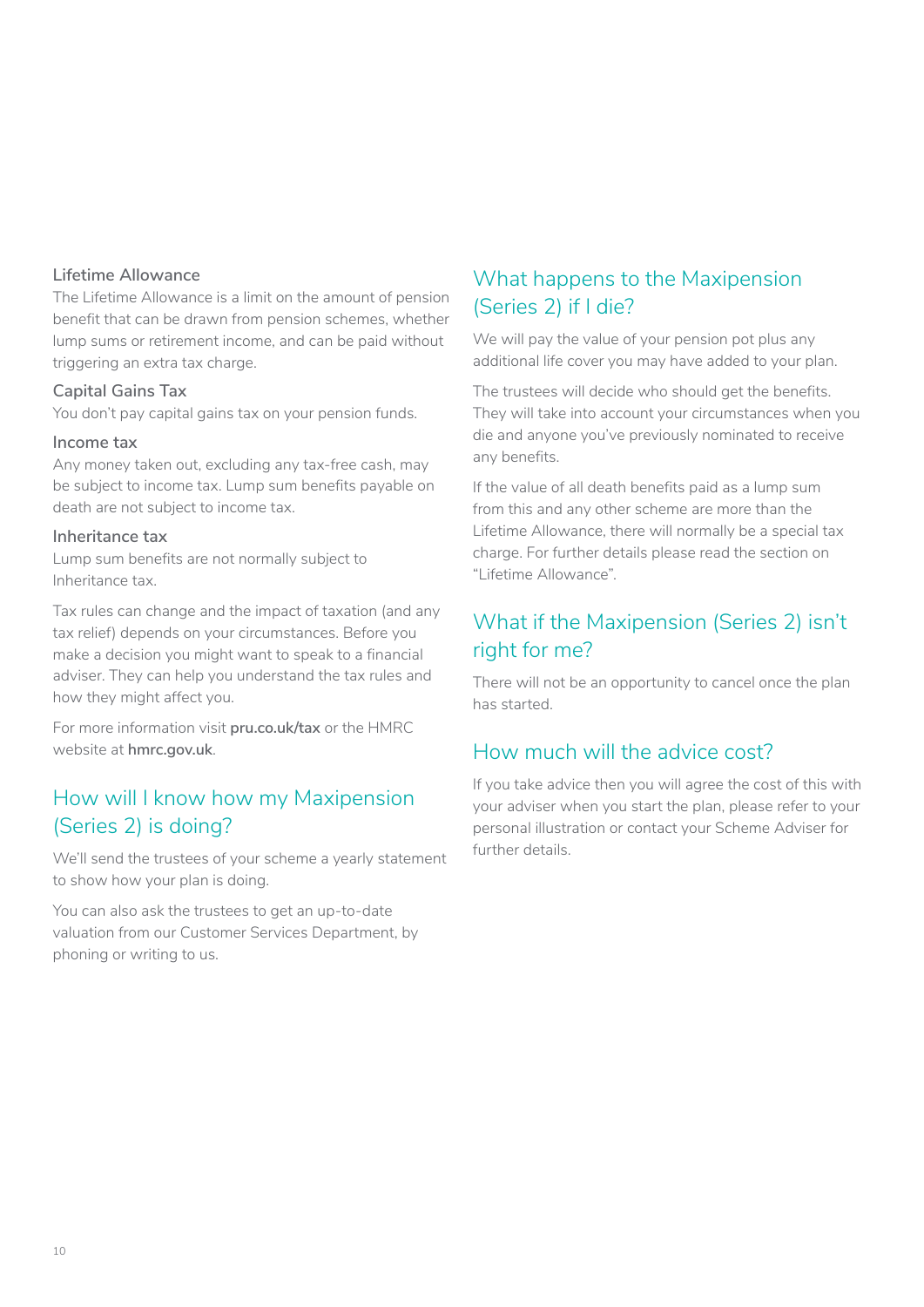## Other information

## Client category

We classify you as a "retail client" under Financial Conduct Authority (FCA) rules. This means you'll receive the highest level of protection for complaints and compensation and receive information in a straightforward way.

## Compensation

The products Prudential Assurance Company Limited (PACL) offer are covered by the Financial Services Compensation Scheme (FSCS). If we get into financial difficulties, you may be able to make a claim. The FSCS is an independent body set up by Government to provide compensation for people where their authorised financial services provider gets into financial difficulties and becomes unable, or unlikely to be able, to pay claims against it. This circumstance is referred to as being 'in default'.

Losses, which may result from poor investment performance, are not covered by the FSCS.

#### **Where does FSCS protection apply? There is full FSCS coverage if PACL is 'in default'.**

- Your pension is protected up to 100% of the value of your claim.
- Any funds you choose to hold in your pension will be included in the value of your claim in the event that PACL is declared 'in default'.
- If you hold the Prudential With-Profits fund in your pension, it's protected 100% in the event of the default of PACL.

**All the other funds we offer, apart from the fund mentioned above, are unit-linked, and invest in other funds managed by non-PACL fund managers. FSCS cover does not apply if the non-PACL fund manager were to be 'in default'.** 

- There is no FSCS cover for unit-linked funds investing with non-PACL fund managers if that manager were to be 'in default'.
- See 'How unit-linked funds invest' for further information on these types of fund (often called 'mirror' funds).

You can find out more information on the FSCS at **[pru.co.uk/fscs](http://www.fscs.org.uk)**, or you can call us.

Information is also available from the Financial Services Compensation Scheme.

Visit their website: **[fscs.org.uk](http://www.fscs.org.uk)**

Or write to:

**The Financial Services Compensation Scheme PO Box 300 Mitcheldean GL17 1DY** 

Or call the FSCS: Telephone: **0800 678 1100**

#### **Where FSCS coverage does not apply, then other factors can come in**

As explained in the 'Where does FSCS protection apply?' section, the FSCS doesn't cover every situation. For example unit-linked funds that invest in the funds of non-PACL fund managers (often called 'mirror' funds).

But, where FSCS protection does not apply, there are other factors that could help if the worst happened and a provider was 'in default'. For example, the use of custodians or depositories to provide protection for fund assets, where there is separate legal ownership of assets and legal entities that aren't liable for any losses of a fund manager. In so doing, the intention is that the underlying fund will not be liable for any losses the underlying fund management company incurs.

PACL would aim to recover any money invested in an underlying fund where the fund manager has been declared 'in default', but PACL would not be liable for any loss incurred from the default of the non-PACL fund manager.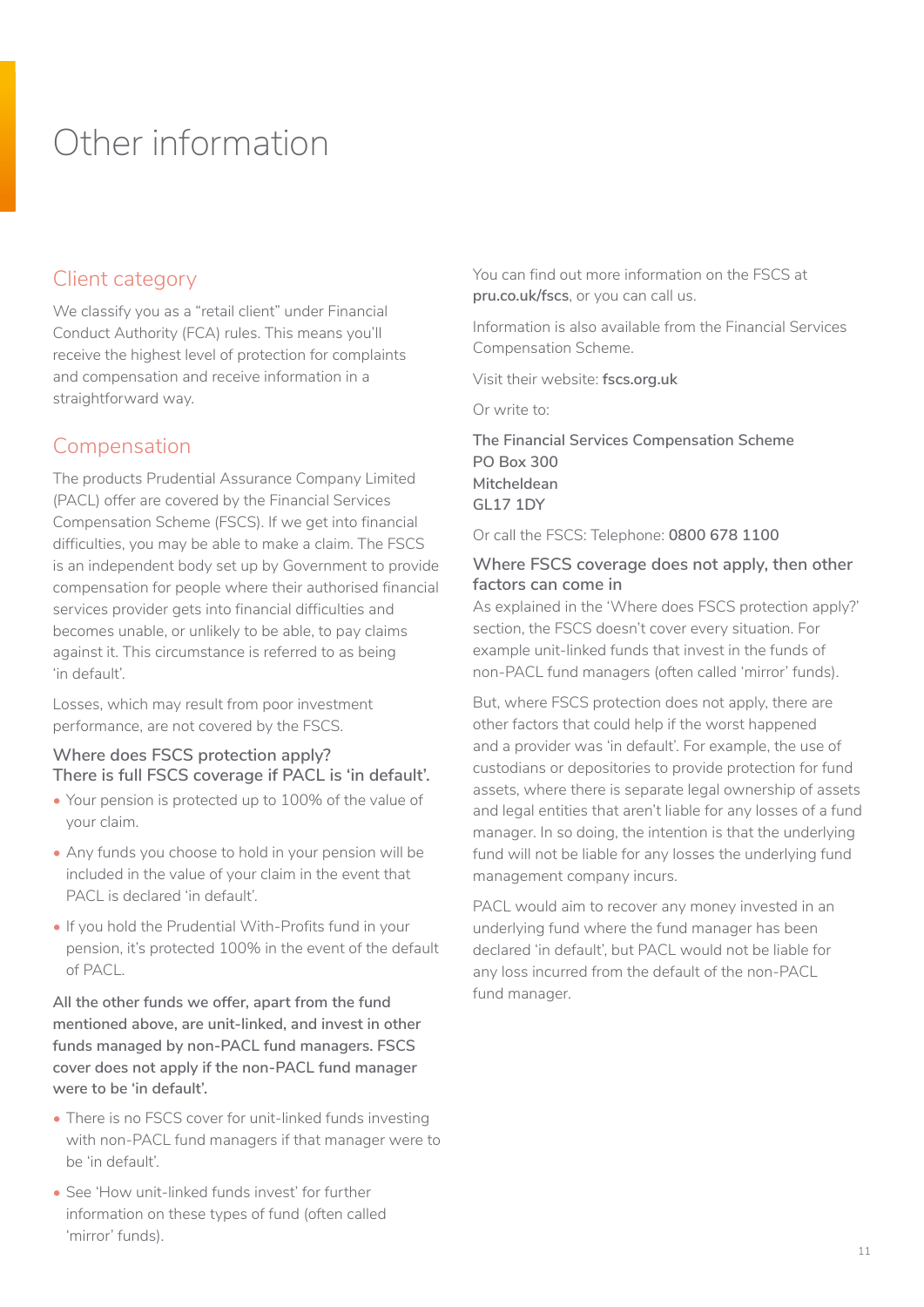## Financial Strength

Prudential meets regulatory standards for meeting its financial obligations. You can read our solvency and financial conditions reports at **[pru.co.uk/about\\_us](http://www.pru.co.uk/about_us)**, or if you contact us we can post some information to you.

## Terms and conditions

This Key Features Document gives a summary of your plan. Full details are set out in our **Member's booklet** which is available on request using our contact information on the last page, and will also be sent to you when your plan starts.

## Conflict of Interest

We want to make sure that we uphold our reputation for conducting business with integrity. If we become aware that our interests may conflict with yours we will take all reasonable steps to manage it in an appropriate manner.

We have drawn up a policy to deal with any conflicts of interest. If you would like to know the full details of our Conflict of Interest Policy, please contact our Customer Service Team on the contact details on the back page.

## Law

The law of Scotland applies to your contract.

## Our Regulators

We are authorised by the Prudential Regulation Authority and regulated by the Financial Conduct Authority and the Prudential Regulation Authority. Prudential Assurance Company Limited is entered on the Financial Conduct Authority (FCA) Register, FCA Reference Number 139793. The FCA Register is a public record of all the organisations that the FCA regulates.

You can contact the FCA at:

**The Financial Conduct Authority 12 Endeavour Square London E20 1JN**

Email: **[consumer.queries@fca.org.uk](mailto:consumer.queries%40fca.org.uk%20?subject=)**

Prudential Regulation Authority details:

**The Prudential Regulation Authority Bank of England Threadneedle St London EC2R 8AH**

Email: **[enquiries@bankofengland.co.uk](mailto:enquiries%40bankofengland.co.uk?subject=)**

## Communicating with you

Our documents and terms and conditions, as well as all other communications, will be in English.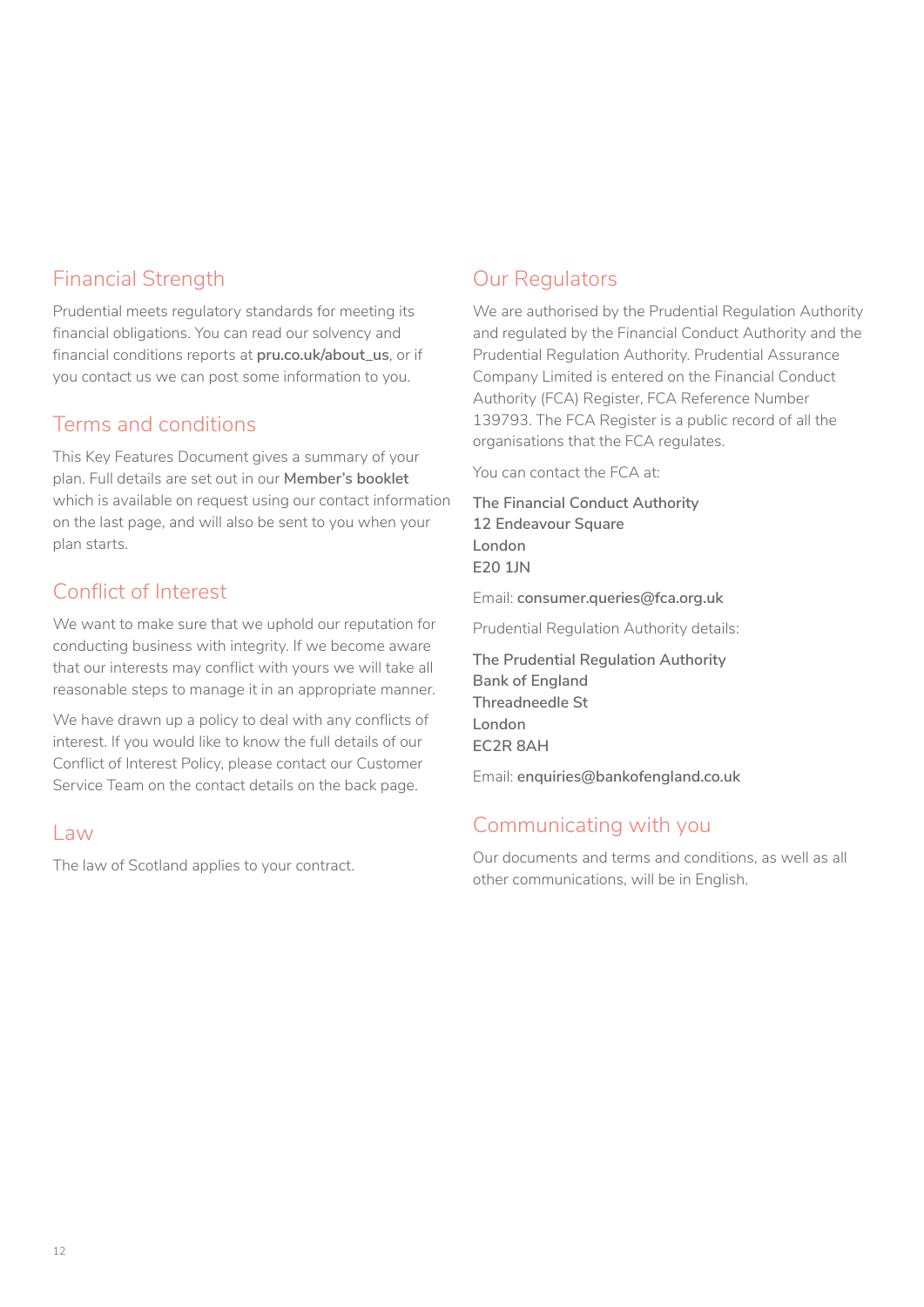### How to make a complaint

If you have a complaint, please get in touch with us and we will do everything we can to resolve it. You can also ask us for details of our complaints handling process. Our contact details are in the "How to contact us" section at the back of this document.

If you're not satisfied with our response, you can take your complaint to the Financial Ombudsman Service who help settle individual disputes between consumers and businesses providing financial services:

**Financial Ombudsman Service Exchange Tower London E14 9SR**

Telephone: **0800 023 4567** or **0300 123 9123**

Help is also available from the following:

The Pensions Ombudsman deals with complaints and disputes which concern the administration and/or management of occupational and personal pension schemes.

**The Pensions Ombudsman 10 South Colonnade Canary Wharf London E14 4PU**

Telephone: **0800 917 4487**

Email: **[enquiries@pensions-ombudsman.org.uk](mailto:enquiries%40pensions-ombudsman.org.uk?subject=)**

Website: **[pensions-ombudsman.org.uk](http://www.pensions-ombudsman.org.uk)**

You can also submit a complaint form online: **[pensions-ombudsman.org.uk/making-complaint](http://www.pensions-ombudsman.org.uk/making-complaint)**

These services are free and using them won't affect your legal rights.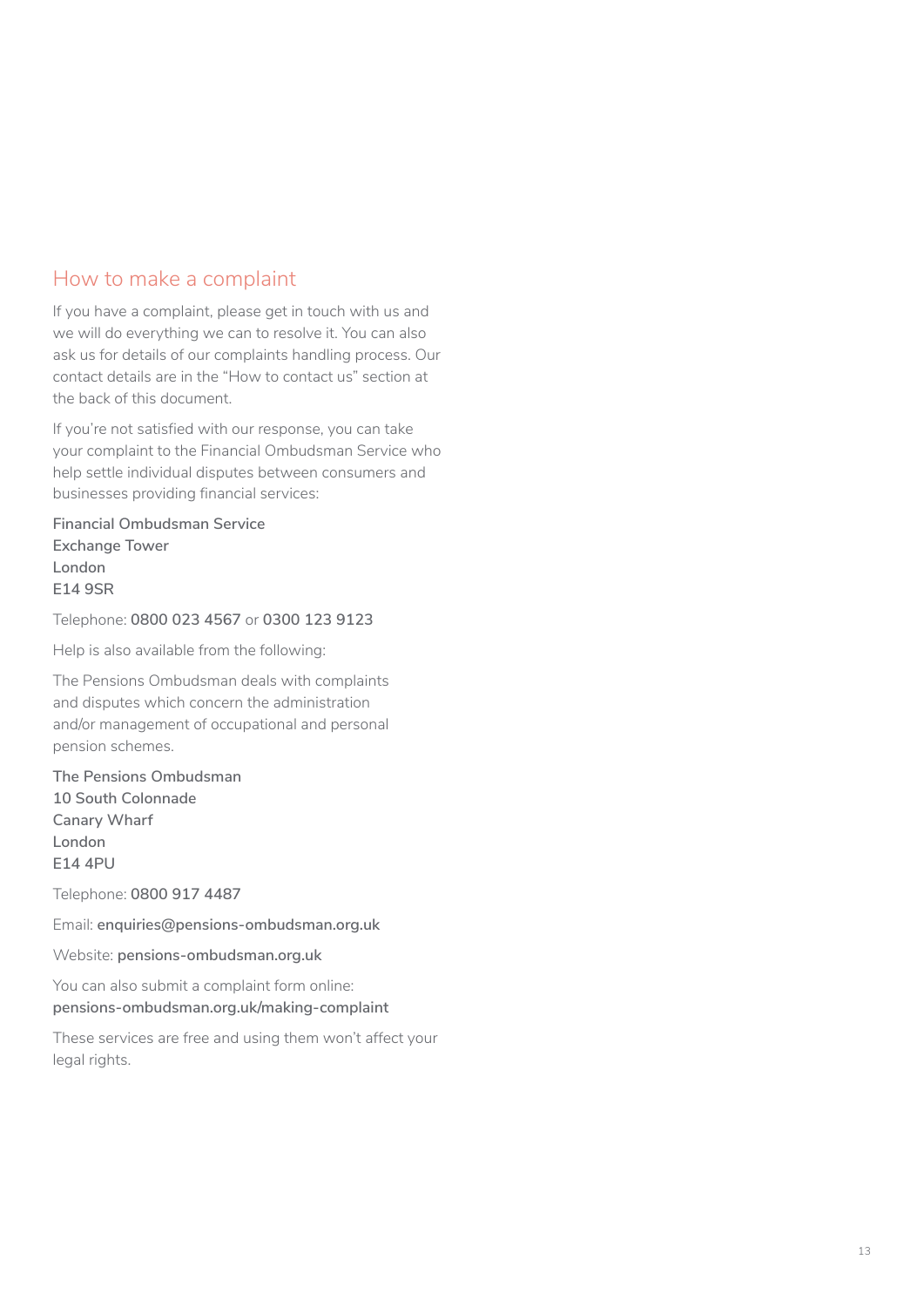## Get in touch

If you want to contact us before you invest, you can contact us in the following ways:



## **Nost: Prudential Lancing BN15 8GB UK**



Telephone: **0345 640 3000** Monday to Friday 8am to 6pm. We might record your call for training and quality purposes. To find out more about how we use your personal data please visit **[pru.co.uk/mydata](https://www.pru.co.uk/mydata)**

If you're a Deaf customer, who is also a British Sign Language (BSL) user, you can contact us using a Video Relay service. The service, provided by SignVideo, connects customers to fully qualified, registered NRCPD interpreters who will relay your conversation with a member of our customer service team.

#### **[pru.co.uk/contact-us/signvideo](https://www.pru.co.uk/contact-us/signvideo)**

There is no cost for using this service to call Prudential and we're available to help you Monday to Friday, 8am to 6pm.

## Keep in touch

It's important that we keep in touch so, if you change your address or any of your contact details, please let us know.